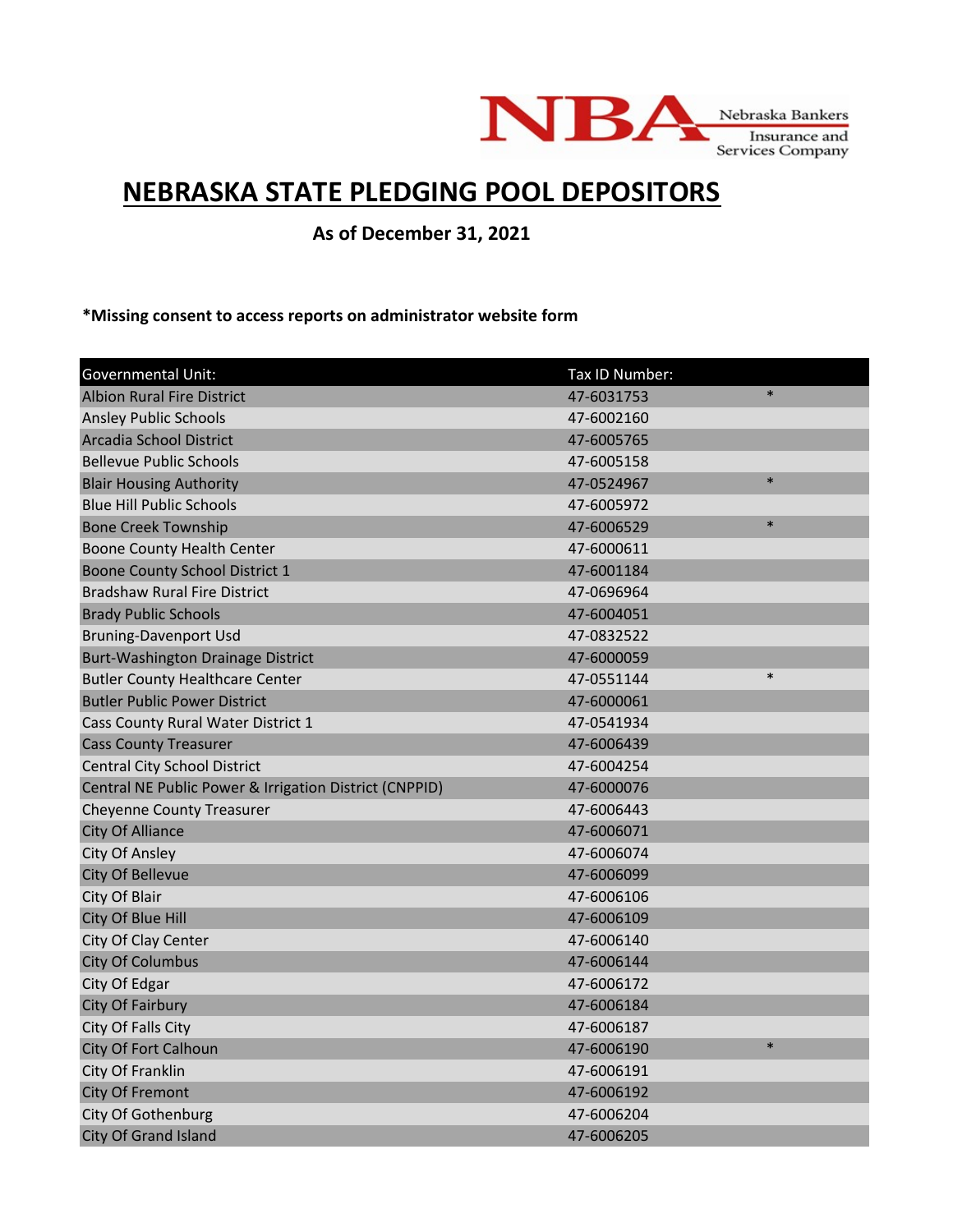| City Of Harvard                               | 47-6006218           |
|-----------------------------------------------|----------------------|
| City Of Henderson                             | 47-6006227           |
| City Of Humboldt                              | 47-6006236           |
| City of Kearney                               | 47-6006243           |
| City Of Nebraska City                         | $\ast$<br>47-6006287 |
| City Of North Platte                          | 47-6006297           |
| City Of Omaha                                 | $\ast$<br>47-6006304 |
| City Of Oshkosh                               | 47-6006311           |
| City Of Papillion                             | 47-6006318           |
| City of Ralston                               | 47-6006335           |
| City Of St Edward                             | 47-6006344           |
| City Of Sutton                                | 47-6006381           |
| City Of Tecumseh                              | 47-6006386           |
| City Of Tekamah                               | $\ast$<br>47-6006387 |
| City Of Tilden                                | 47-6006388           |
| <b>City Of Valley</b>                         | 47-6006396           |
| City Of York                                  | 47-6006423           |
| <b>Clay County Treasurer</b>                  | 47-6006444           |
| <b>Clearwater Rural Fire District</b>         | 47-0721760           |
| Conestoga School District 56                  | 47-6001670           |
| Cornhusker Public Power District              | 47-6000103           |
| County Of Burt                                | 47-6006437           |
| County Of Lincoln Clerk Of The District Court | 47-6006483           |
| County Of Lincoln School District #1          | 47-6004045           |
| <b>Cross County School District</b>           | 47-0843157           |
| <b>Dawes County Treasurer</b>                 | 47-6006450           |
| Dawson County Treasurer                       | 47-6006451           |
| Dawson Public Power District                  | 47-6000131           |
| Dodge County Treasurer/Clerk                  | $\ast$<br>47-6006454 |
| Douglas County Housing Authority              | 47-0589729           |
| <b>Douglas County Treasurer</b>               | 47-6006455           |
| Douglas County West Community Schools         | 20-2995793           |
| East Central District Health Department       | 47-0835183           |
| Elkhorn Public School District                | 47-6002635           |
| Elkhorn Valley School District 80             | 47-6004226           |
| <b>Emerson Rural Fire Prot Dist</b>           | 47-0782351           |
| <b>Emerson-Hubbard Community Schools</b>      | 47-6002527           |
| Falls City Public School Dist 56              | 47-6005008           |
| <b>Farwell Irrigation</b>                     | 35-2326332           |
| <b>Fillmore County Hospital</b>               | 47-0529089           |
| Fillmore County Hospital Foundation           | 26-1778815           |
| <b>Fillmore County School District</b>        | 47-0822447           |
| Fillmore County Treasurer/Clerk               | 47-6006457           |
| Fort Calhoun Rural Fire District              | 47-0624527           |
| Four Corners Health Department                | 32-0060393           |
| <b>Franklin County Clerk</b>                  | 47-6006458           |
| Franklin County Memorial Hospital             | 47-6007436           |
| <b>Franklin County Treasurer</b>              | 47-6006458           |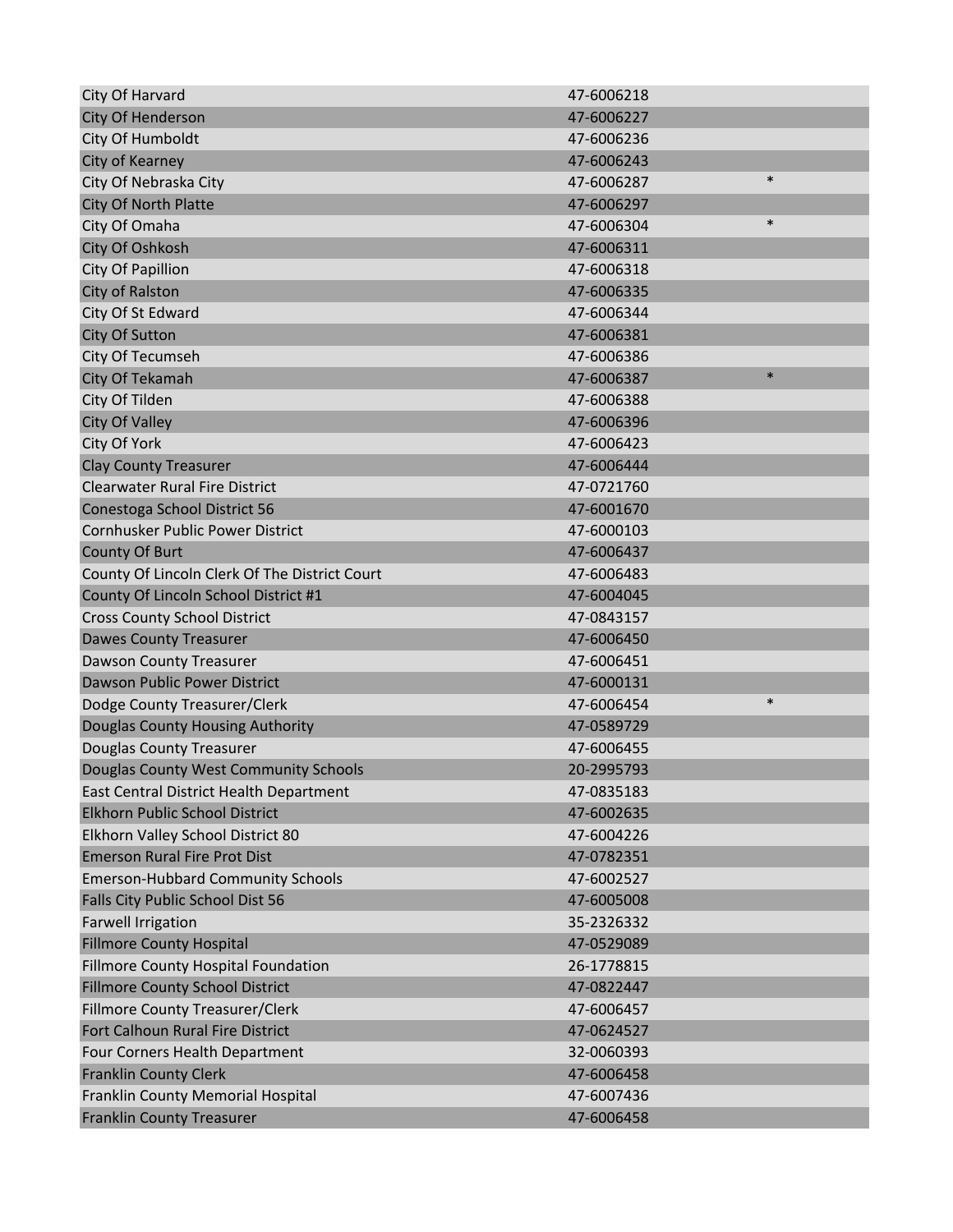| <b>Franklin Public Schools</b>                | 47-6000665           |
|-----------------------------------------------|----------------------|
| <b>Franklin Rural Fire</b>                    | 47-0647198           |
| <b>Fremont Rural Fire Protection District</b> | 47-6043050           |
| <b>Furnas County Schools</b>                  | 47-0767957           |
| <b>Garden County Schools</b>                  | 47-6003023           |
| <b>Garden County Treasurer</b>                | 47-6006462           |
| <b>Giltner Public Schools</b>                 | 47-6003276           |
| <b>Gothenburg Health</b>                      | 47-0532605           |
| <b>Gothenburg Memorial Hospital</b>           | 47-0532605           |
| <b>Gothenburg Public School</b>               | 47-6002400           |
| Gretna Rural Fire Department                  | 47-0657401           |
| <b>Hall County Clerk</b>                      | 47-6006467           |
| <b>Hall County Treasurer</b>                  | 47-6006467           |
| <b>Hamilton County Treasurer</b>              | 47-6006468           |
| <b>Harvard Rest Haven</b>                     | 47-0542526           |
| Harvard School District #11                   | 47-6001968           |
| <b>Heartland Community Schools</b>            | 47-6006060           |
| <b>High Plains Community School</b>           | 47-0832454           |
| <b>Hooker County Treasurer</b>                | 47-6006473           |
| Housing Authority Of Blue Hill                | 47-0485243           |
| <b>Howard County Medical Center</b>           | 47-0681056           |
| Htrs School District 74-0070                  | 47-0843744           |
| <b>Humboldt Housing Authority</b>             | 47-0486812           |
| Jefferson County School District 48-0008      | 47-6003600           |
| Jefferson County Treasurer                    | 47-6006475           |
| Johnson County Central Public Schools         | 47-6003688           |
| Johnson County Hospital                       | 47-6000874           |
| <b>Johnson County Treasurer</b>               | 47-6006476           |
| <b>Kearney Public Schools</b>                 | 47-6001393           |
| <b>Lancaster County Treasurer</b>             | 47-6006482           |
| <b>Lincoln County Imprest</b>                 | 47-6006483           |
| <b>Lincoln County Treasurer</b>               | 47-6006483           |
| <b>Lincoln Housing Authority</b>              | $\ast$<br>47-6007170 |
| Little Blue NRD                               | 47-0542713           |
| Loup River Public Power District              | 47-6000241           |
| <b>Maxwell Public Schools</b>                 | 47-6004052           |
| <b>Mccool Rural Fire District</b>             | 47-0667526           |
| <b>Mccool School District 83</b>              | 47-6006053           |
| <b>Mcpherson County Schools</b>               | 47-6004232           |
| <b>Metro Area Planning Agency</b>             | 47-0522862           |
| Metropolitan Utilities District               | 47-6000269           |
| Mid Plains Community College                  | 47-0519583           |
| <b>Millard Public Schools</b>                 | 47-6002642           |
| Millard Suburban Fire                         | 47-0663488           |
| Mullen Hospital District                      | 47-0388355           |
| <b>Mullen School District</b>                 | 47-6007423           |
| Murray Rural Fire                             | 47-0660641           |
| Nebraska City Rural Fire                      | $\ast$<br>47-6078838 |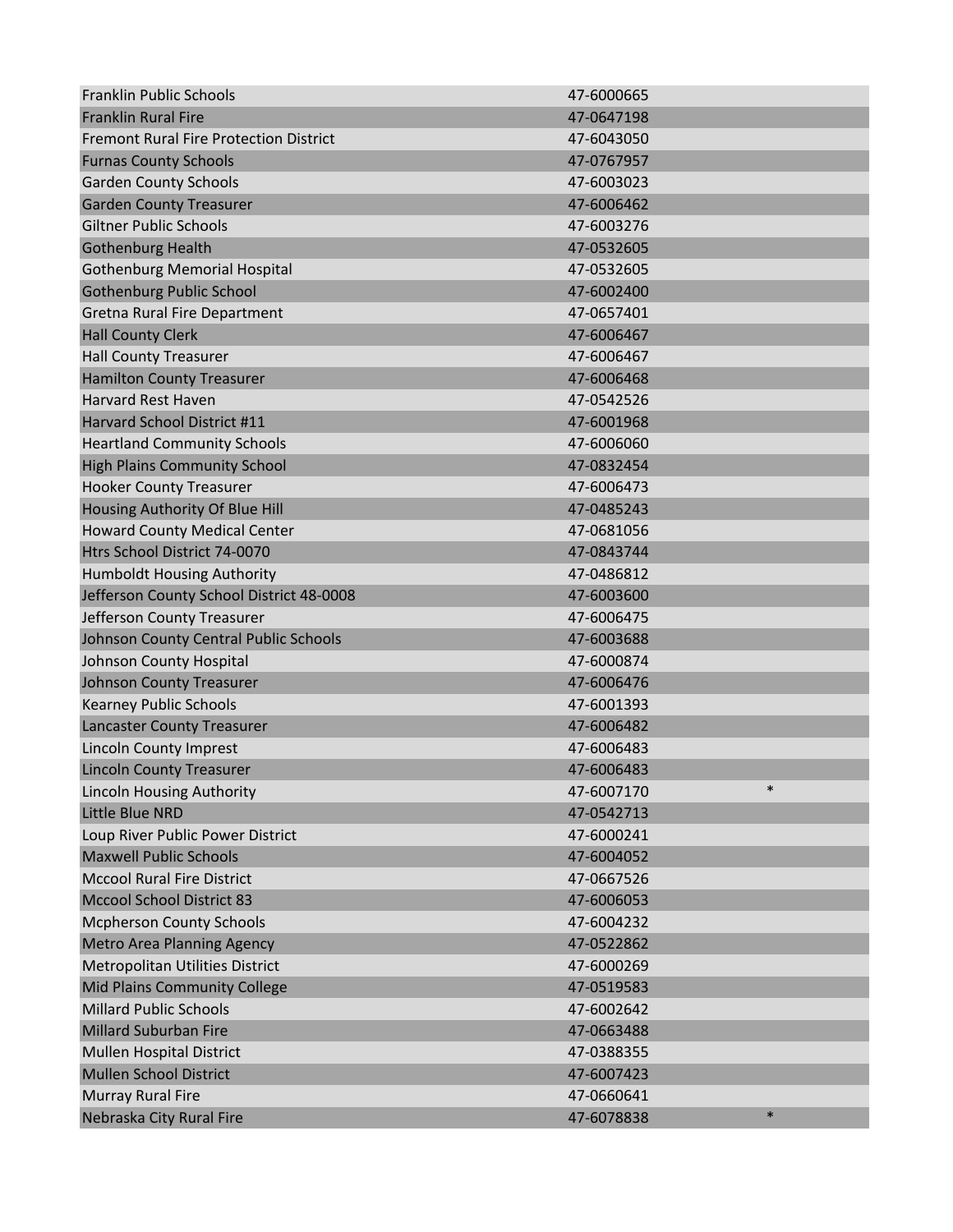| Nebraska Cooperative Government                                | 47-0742330           |
|----------------------------------------------------------------|----------------------|
| Nebraska State Treasurer                                       | 47-0491233           |
| Nemaha Natural Resources District                              | 47-0542968           |
| <b>Norris Public Power</b>                                     | 47-6000349           |
| North Platte Airport Authority                                 | 47-0492732           |
| <b>Northeast Community College</b>                             | 47-0524851           |
| Olive Township                                                 | 47-6006560           |
| <b>Omaha Douglas County Public Building Commission</b>         | 47-0608107           |
| Papillion Lavista School                                       | 47-6005159           |
| Perennial Rural Ppd                                            | 47-6000562           |
| Platte County Nebraska - Treasurer                             | 47-6006498           |
| Platte County Nebraska-Clerk                                   | 47-6006498           |
| Platte County School District #1 (Aka Columbus Public Schools) | 47-6004811           |
| <b>Polk County Public Power District</b>                       | 47-6000410           |
| <b>Railroad Transportation</b>                                 | 47-0539398           |
| <b>Red Cloud Schools</b>                                       | 47-6005937           |
| Regional West Garden County                                    | 39-1904975           |
| Richardson County Rural Water                                  | 23-7152437           |
| <b>Richardson County Treasurer</b>                             | 47-6006501           |
| <b>Rising City Rural Fire</b>                                  | $\ast$<br>81-1642729 |
| <b>Rock County Public Schools</b>                              | 47-6005037           |
| <b>Rock County Treasurer</b>                                   | 47-6006502           |
| <b>Sarpy County Treasurer</b>                                  | 47-6006504           |
| Saunders Co School District 107                                | 47-6005289           |
| School District #1 Blair                                       | 47-6005804           |
| School District #3 Ft Calhoun                                  | 47-6005807           |
| School District 71-005 (Lakeview Community Schools)            | 47-0525658           |
| <b>Scottsbluff County Treasurer</b>                            | 47-6006506           |
| <b>Silver Lake Schools</b>                                     | 47-0698679           |
| <b>Sioux County Schools</b>                                    | $\ast$<br>47-6005543 |
| Solid Waste Agency of Northwest Nebraska                       | 47-0759264           |
| South Central NE USD                                           | 47-0832364           |
| <b>St Edward Rural Fire</b>                                    | 45-1826261           |
| St Edward School District 17                                   | 47-6001197           |
| <b>Stanton Health Care Center</b>                              | 47-0522636           |
| <b>Stromsburg Rural Fire Dist</b>                              | 47-0728651           |
| <b>Summerland Public School</b>                                | $\ast$<br>84-4159273 |
| <b>Sutton School District 2</b>                                | 47-6001962           |
| <b>Tekamah Airport Authority</b>                               | $\ast$<br>47-0663344 |
| Tekamah Herman School District #1                              | 47-6001482           |
| Thirty Mile Irrigation District                                | 46-3946728           |
| Transit Authority Of The City Of Omaha                         | 47-0542132           |
| <b>Upper Big Blue NRD</b>                                      | 47-0542715           |
| Valley Suburban Fire                                           | 47-0728997           |
| Village Of Arcadia                                             | 47-6006076           |
| Village of Bennet                                              | 47-0485932           |
| Village Of Bradshaw                                            | 47-6006111           |
| Village Of Brainard                                            | 47-6006113           |